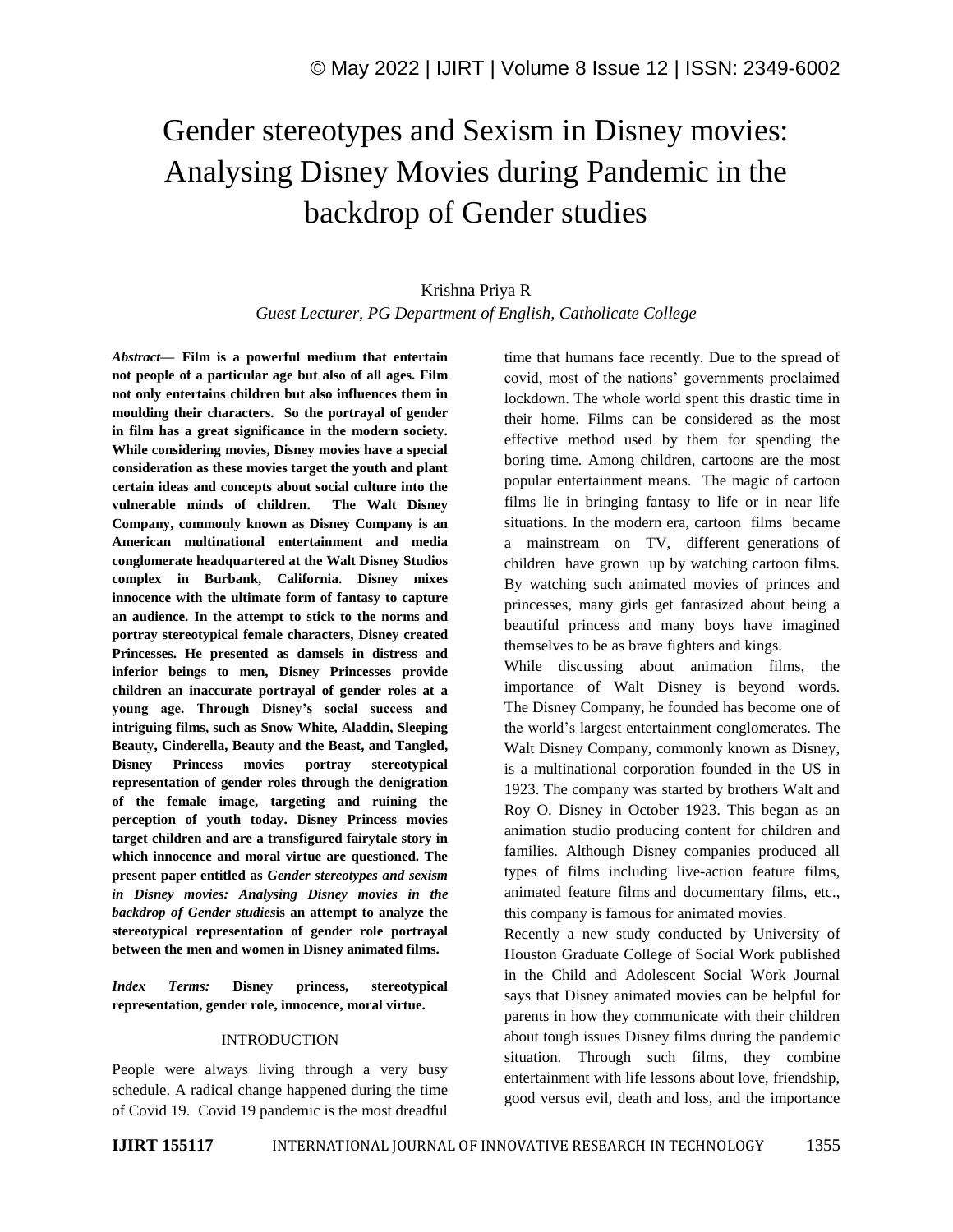of family. According to this study, it's found that talkingabout these important issues together can strengthen a child's cognitive and behavioral development.

Researchers analyzedby focusing on 155 featurelength animated Disney films released between 1937 and 2020. Most of the early films discusses about the duties of men and women in a patriarchal society. Almost three-quarters (73%) of the films have shared a common message about loving yourself and others, andabout 27% is highly focused on morality and social values.

Based on examples generated from these movies, parents could hear potential questions kids may ask if they are distressed about a situation faced by child characters, Disney films can also teach children about unfair situations in society and acceptance of racial, ethnic, religious, cultural and other differences.

(Cheung and Mary R. Lewis)

Traditional view of gender roles is that males and females having different gender role expectations. Males were attributed that they were wanting to explore, physically strong, assertive, unemotional, independent, athletic, engaging in intellectual activity, inspiring fear, brave, etc., and described as physically attractive (masculine), giving advice, and providing leadership. Females' gender role attributes include: concerned with physical appearance (primping e.g.), physically weak, submissive, showing emotion, affectionate, nurturing, sensitive, tentative, helpful, troublesome, fearful, ashamed, collapsing while crying, described as physically attractive (feminine), asking for or accepting advice or help, and victimized. This can be seen in Disney films such as *Snow White, Aladdin, Sleeping Beauty, Cinderella, and Beauty and the Beast, Tangled*.

Children are not born thinking that girls like pink and boys like blue or that women need to be saved by strong men. Instead, these differences is creating by humans itself and adopt these ways of thinking during the upbringing, and Disney films have a special part to play in that. This gender discrimination is injecting in children's minds. Another common character trope portrayed in many Disney films is that a woman's personality is binary. The heroine, is portrayed as young/adolescent, who is frail, gentle, kind-hearted, beautiful, loved by all, extremely feminine, domestic and sensitive. On the other end, the negative character is depicted as a middle-aged woman portrayed to be vile, cunning, wicked, ill-hearted, unpleasant to look at and downright unlikeable. For example, Mother Gothel (*Rapunzel*), Ursula (*The Little Mermaid*) and the wicked Queen (*Snow White*)

While considering the film *Snow White and the Seven Dwarfs*, Snow White is projected as being fairskinned and that makes the most beautiful.The film was created in 1937. A perfect example of a stereotypical weak princess is portrayed through the character Snow White. The plot is based around a young girl who has been trapped by an evil jealous queen and had planned to kill her/ put her asleep. Snow White was taught from her childhood itself in order to be a "good girl". She must obey everyone. At last she ends up running away and living with seven dwarfs. "A woman is considered to be a homemaker, naïve, and lacking in common sense" (Harrison, 2012).

Snow White makes an agreement with the dwarfs; they will keep her safe if she does the cooking and cleaning for them. Through this character, a typical social stereotype about women is created that women are supposed to cook and do house works while men are supposed to go to work outside. Snow White is presented as a naturally beautiful i.e., she is very skinny, has unrealistic naturally red rose colored lips, skin white as snow, hair black as ebony and never looks bad. This is where the evil queen gets jealous of her in the story fits in. The evil queen thus becomes obsessive of her appearance in the mirror and very jealous by seeing beautiful Snow White. In a UMW blog, Ms. Andersen states, "The story gives women mixed messages saying not to obsess about looks but be beautiful, and portraying a woman as the heroine, but still saying disobedience of the women's roles will lead to punishment" (Andersen, 2009).

Snow White was punished for breaking the rule the dwarfs told her, not to let anyone in. She was punished by getting poisoned from red apple that the evil queen makes a trick on her into eating. When Snow White is under the sleeping spell inside the glass coffin, she is waiting for her true loves kiss which shows the stereotype women have in a relationship. She is doing nothing and just waiting for a man to come save her or help her. Through this incident it is showing that women must need a man to help them from any bad situations and that women can't help themselves. The story *Snow White and the*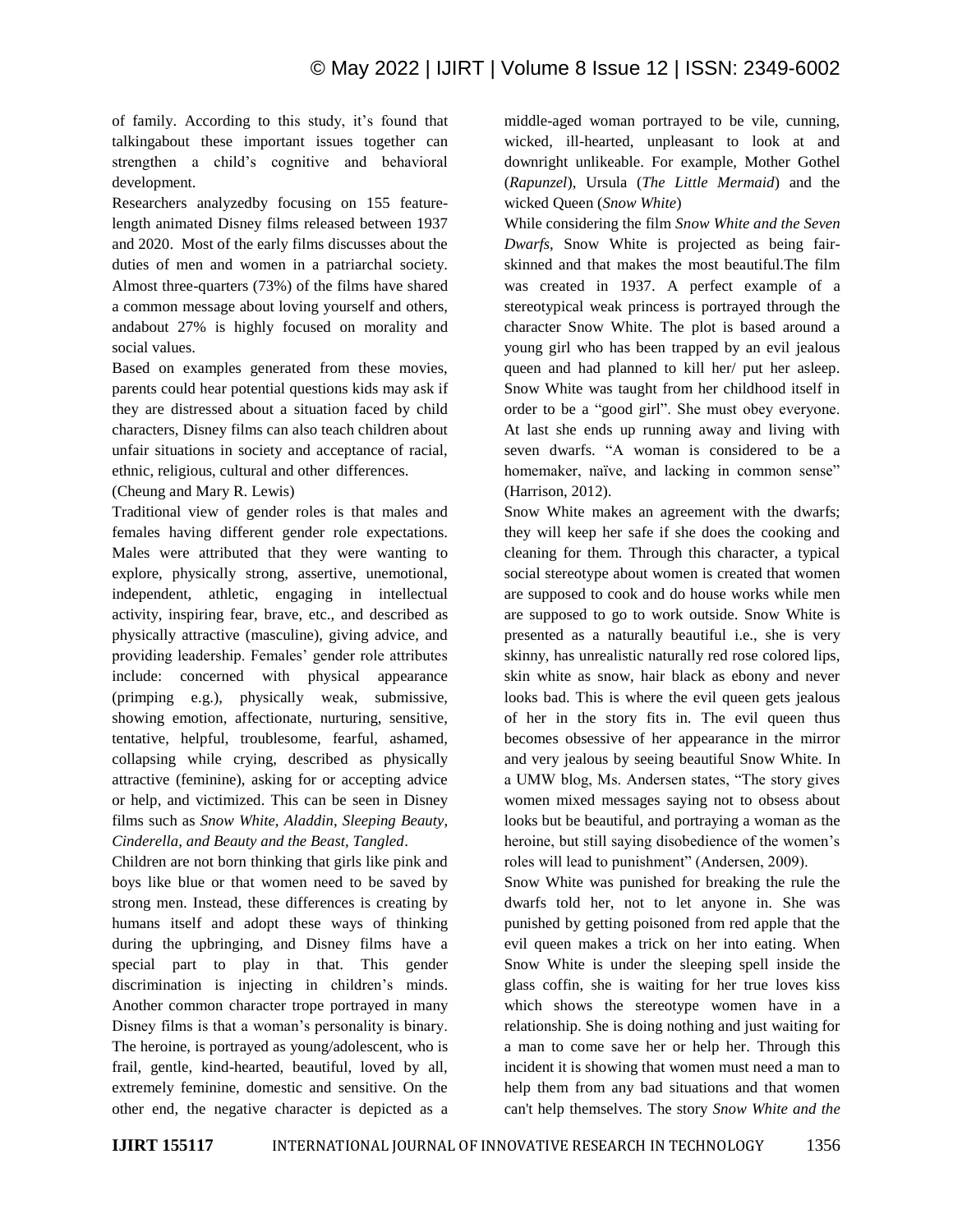*Seven Dwarfs* assumes the stereotypical roles of women dictated by society instead of creating a world of pure fantasy.

In the film *Aladdin,* women are shown in the perspective of sexual look. Jasmine and other women in *Aladdin*is perpetuated the stereotype that brownskinned women are feisty, animalistic and sexual. In this film, a vast majority of the women were shown as wearing racy clothes and dancing seductively. Through these incidents, a dangerous message is delivered to young girls and boys who were watching this film. Here, the message that is delivered is that a woman's looks are her most important asset and that physical appearance is the only thing that a boy will look for in a girl.

The film *Sleeping Beauty* is released in 1959. This film is depictinga prince who falls in love with a woman solely based on her looks. The film covers broader themes of true love, importance of family, dreams and visions, feminism, animate the inanimate and human interaction at unfamiliar geographies. In this film, Aurora the female protagonist is presented physically weak, shy and dependent one. The other female characters are presented as evil step mothers and witches. Even, the fairies including Merry weather are weak enough that they failed to protect the princess. Here, the male protagonist i.e., the Prince is portrayed as a strong, decision makers and brave warriors and is a true depiction of masculinity and manly vigor.

In this film, the role of prince in awakening the princess from deep sleep by a True Kiss which also depicts that women are dependent of their men for their social affairs. The fairies failed to rescue the princess from touching the spinning wheel and lying faint for hundred years. This shows that women are naturally weak and incompetent enough to protect their own selves from the evil. They also failed to fulfill their responsibility of protecting the princess. However, the film offers a positive connotation of virtue and evil. The virtue has been presented through the beautiful character of Princess Aurora while the evil has been depicted through Maleficent who was portrayed as an ugly one who was a witch. This shows that beauty is the symbol of virtue and goodness (Aurora) and ugliness is the symbol of evil as depicted through the character of Maleficent.

In case of film *Cinderella*, the situation is almost similar to other films. The film was produced in 1950s.From the childhood onwards, girls have been fascinated with Disney's Cinderella. They have fantasize about being treated like princesses and have been overwhelmed with the ideas that this film projects. The story begins with a happy life of Ella with both parents. The death of her mother turns her life down. Upon the death of Cinderella's father, her Stepmother reveals a cruelty and jealous towards Cinderella's charms and beauty. Later she is forced into becoming a servant in her own household. When the prince planned to organize a ball and invited all women to the ball. With the help of Godmother, Cinderella also gets a chance to participate in the ball. The prince falls in love with Cinderella. The glass slipper, the only clue about Cinderella and with this, the King sets the Duke on a mission to have the slipper tried on every girl in the Kingdom, setting the Duke to task before the sun rises. At the end, they found Cinderella is that one.

In the film, Cinderella is depicted as a victim of her stepmothers' torture. Here, the prince sets out to marry the woman whose foot fits into a dainty and delicate glass heels. He can't even remember the personality or even the face of the woman with whom he danced all night with. Like other films, in this film also the protagonist was depicted as slim, beautiful one. On the other hand, the negative characters such as her stepmother and stepsisters are portrayed as ugly looking ones.

Another example of Walt Disney movie depicting gender stereotype is *Beauty and the Beast.* In the film *Beauty and the Beast*, the female protagonist, Belle, embodies one of Disney's foremost princesses. In this film, Belle's body presents the images of subservience, domestication, and inferiority which were reflected against the superiority of the powerful males. As a woman and a princess in a Disney film, Belle seems destined to fall into the role of object, and she does. Throughout the film, Belle remains at the mercy of the men in her life. The film's antagonist, Gaston is treated as her aggressive suitor. Maurice, is treated as her quirky, social pariah of a father whereas Beast is treated as her captor and destined true love. For Gaston, she is an object to be won. But for Maurice, she is a property, as any child belongs to a parent. For Beast, she is a prisoner, one in lieu of her father, and subjected to Beast's hypermasculinity and overbearing appearance.